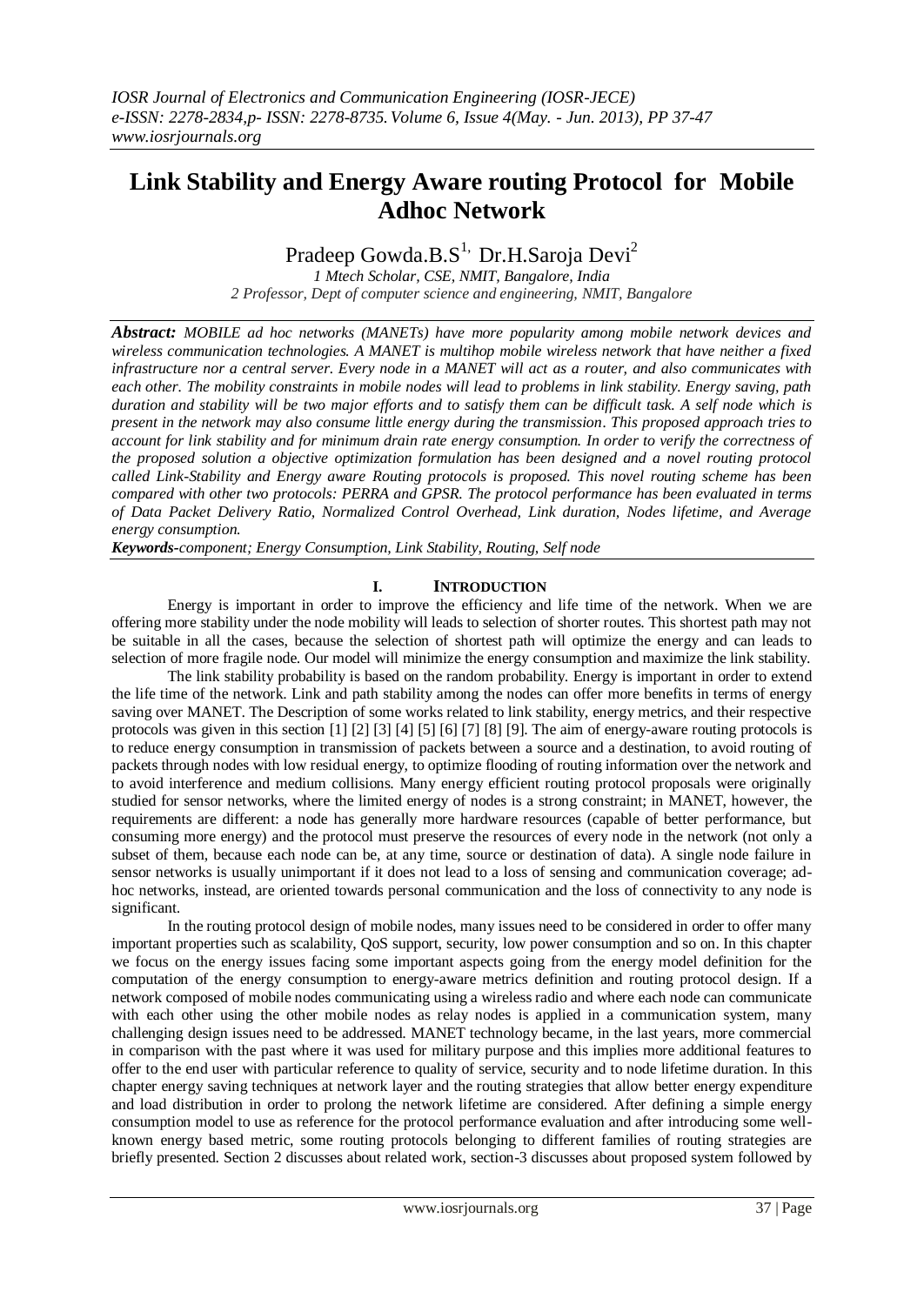implementation in Section-4. Section-5 discusses about result being accomplished and finally some concluding remarks are made in Section-6.

### **II. RELATED WORK**

#### **A. Mobility – Induced error on Geography Routing in MANET**

In Geographic routing, the packet forwarding technique was solely based on the location information of neighbors [10]. Geographic routing in GPRS consists of two forwarding modes. i) Greedy packet forwarding, ii) Perimeter forwarding. Initially the packet was forwarded by greed forwarding in which all the nodes were identified the location based on the neighbor nodes. The packet forwarding mode has been changed in to perimeter forwarding mode when the node was found out the maximum location Final Stage.

#### **B. Routing Protocols for MANET using Mobility Prediction**

In the MANET the nodes can construct a path in the network using the routing capacity of the intermediate nodes. The communication was established in wireless multi-hop fashion. In other words the communication is established in a wireless multi-hop fashion. The node can also have other characteristics such as small size and battery powered, making the node not only mobile but also portable [11]. As a result MANET can operate in places and situations where traditional networks cannot work properly, such us in disaster recovery areas, rural zones, and third world countries.

#### **C. Energy Efficient Routing Protocols for MANET**

Energy efficient Routing will be the most important Design in MANET. Since mobile nodes are powered by batteries with limited capacity. Power failures of a mobile node not only affect the node alone, it will affect the entire network life time [12]. The routing protocols were proposed in MANETs are table-driven and ondemand driven routing. Routing in MANET includes new generation of on demand routing schemes (AODV, DSR, TORA, ABR etc) [13].Proactive routing schemes (OSPF, RIP) compute global routes in the background [14]. The Benefit of proactive routing includes low latency access, alternative paths for effective call acceptance control. These protocols concentrate on the energy properties scheme of applications.

#### **D. Greedy Perimeter Stateless Routing for MANET**

GPRS routing algorithm uses geography to achieve small per node routing state, small routing protocol message capacity, robust packet delivery etc. GPRS will use immediate neighbor information in forwarding decisions [15]. Routing protocol will relay on end to end state delivery path between a forwarding router and packet's destination.

#### **E. Minimum Energy Mobile Wireless Networks**

Position based algorithm is used to maintain the minimum energy between the user. Each user will be denoted by nodes over two dimensional planes. Each mobile node has a portable transmission set, reception, processing capabilities [1]. This distributed protocol will find the minimum power topology in the Ad hoc networks

#### **F. Stable Path Selection**

Five Different Metrics have been proposed for stable path selection. The first technique is based on the local choice of the oldest link as the most stable link; the second class of metrics concerns the selection of the youngest links, because they are considered more resilient to breakage; the third criterion is based on the selection of the link with the highest average residual lifetime value; the fourth one makes selection of the link with the highest persistence probability; finally, the fifth metric focuses on the connection failure probability. The latter approach has been shown to be robust because it is based on the monitoring of the links lifetime of the mobile nodes in the wireless network, in the past and in the present, to predict its behavior, in the future without considering directly parameters depending by underlying mobility model such as node speed or direction. End-toend delay of a source destination session is another considered performance metric, particularly for real-time applications.

#### *Drawbacks of Existing System*

- The network may contain few self nodes. These nodes will make of CPU power during the transmission from source node to Destination.
- The self node may consume the energy. This is not suitable for energy optimization.
- Every node will know about the neighborhood node only,
- Route looping can also occur while transmitting the longer packet. This is not suitable for energy optimization.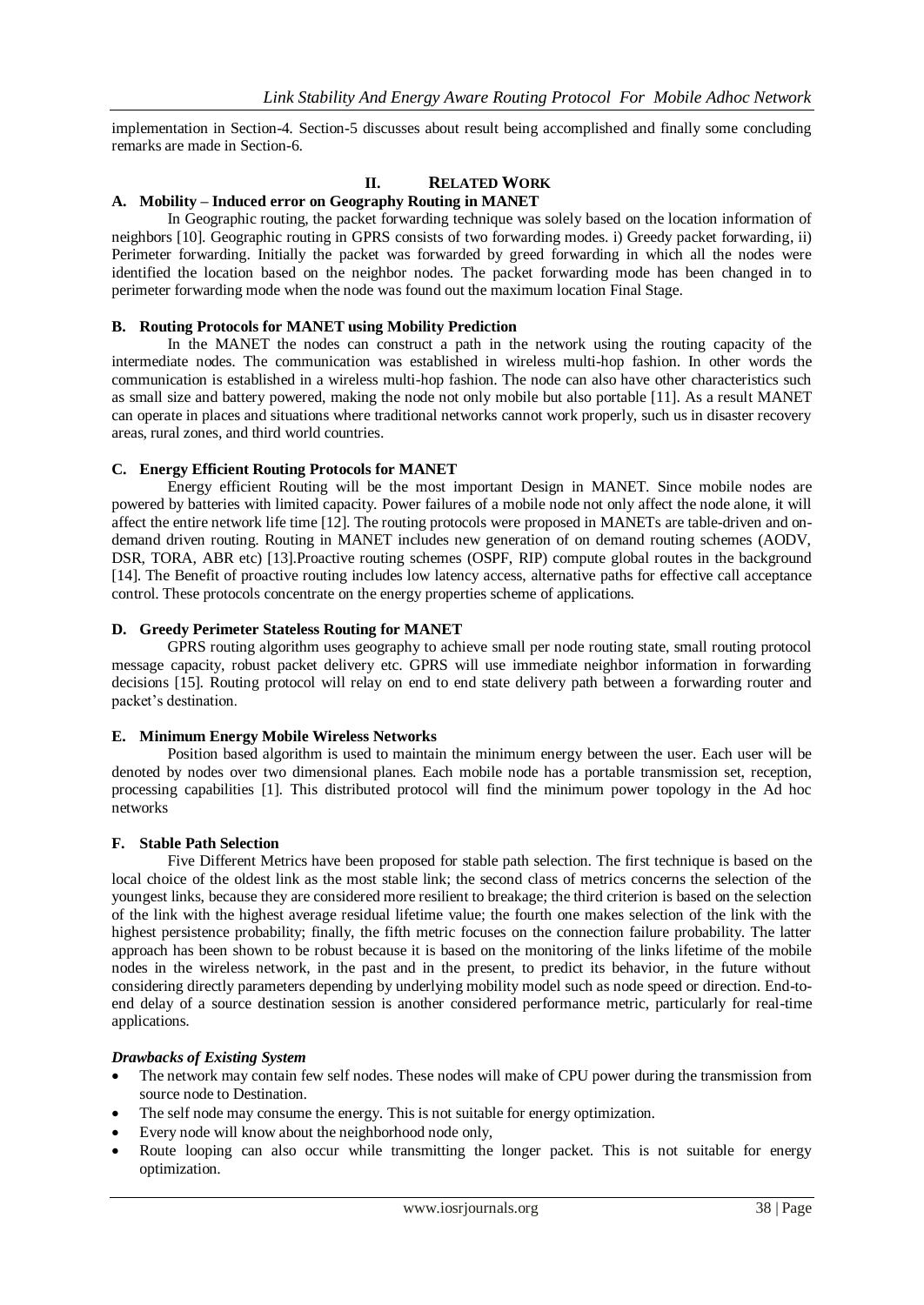# **III. PROPOSED SYSTEM**

The main contributions of the proposed system are the following:

- 1. A multi-objective mathematical formulation for the joint stability and energy problem is presented.
- 2. The proposed protocol is based on a geographic paradigm different by other routing protocols accounting for joint metrics, such as PERRA and GPSR. PERRA [16] is an on-demand routing protocol that provides new features achieving power efficiency and reliable data transmission. Greedy Perimeter Stateless Routing (GPSR) [17] is routing protocol for wireless datagram networks that uses the positions of routers and a packet's destination to make packet forwarding decisions.
- 3. Adoption of a novel stability metric based on the residual link lifetime concept. This metric is considered because it is independent on the transmission radius and node speed parameters that can be affected by measurement errors.
- 4. A novel energy aware-metric, adopted in our previous contributions, has been introduced in the proposed optimization model in order to consider not only the residual energy but also its time variation associated with the traffic load.
- 5. The multi-objective routing algorithm is integrated in the scalable routing protocol and its performance is tested through simulations and comparison with PERRA [16], GPSR [17].

In this study, it is assumed that each wireless node has the capability of forwarding an incoming packet to one of its neighboring nodes and to receive information from a transmitting node. In addition, each node is able to identify all its neighbors through protocol messages. It is assumed that each node does not enter in standby mode and each node can overhear the packet inside its transmission range and it is not addressed to itself.



Figure 1 Overall Schema of Proposed System

The PROPOSED FRAMEWORK algorithm (See Figure 1) requires each node i to advertise its location (xi , y<sup>i</sup> , zi), rate of energy consumption (MDR), and link stability index for each link outgoing by node i. We will insert the information mentioned above in PROPOSED FRAMEWORK HELLO packet. Each node broadcasts HELLO packets to all its neighbors that are in its communication range; each node in PROPOSED FRAMEWORK maintains the table of its direct neighbors. When a node receives the HELLO packet, it updates the information of the neighbor, if neighbor ID is already present in table or adds neighbor information, if it is a new neighbor.

The data forwarding strategy of PROPOSED FRAMEWORK is based on a greedy technique such as GPSR. However, differently by GPSR, the next hop selection tries to minimize the joint energy stability metric. PROPOSED FRAMEWORK packet forwarding presents high scalability property because only the neighborhood and destination knowledge are necessary for the greedy technique. The flexibility of energystability-based greedy forwarding is offered through the capability to weight the stability and the energy consumption on the basis of the interest of the application layer. This means that if an application is more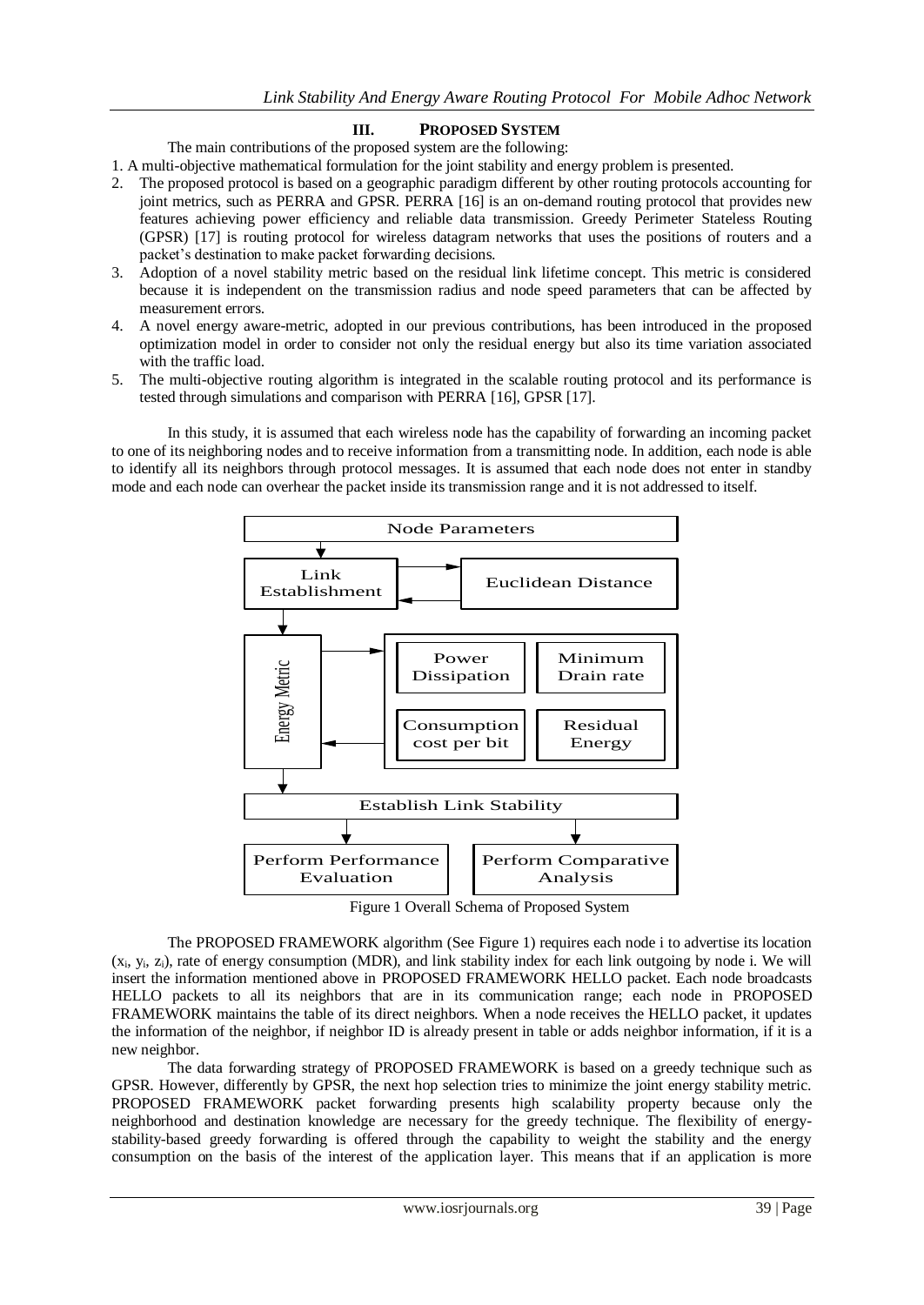sensitive to the path stability and, consequently, the link stability, it is possible to give more importance to the si;j index.

#### **IV. IMPLEMENTATION**

The proposed system is implemented in 32 bit Windows OS with 2.84GHz Intel Core-i3 processor with programming tool Matlab. Figure 1 highlights the architecture of the proposed system that majorly considers path stability metrics more than link stability metric. The proposed system is classified with energy metric evaluation and link stability metric which considers mainly the power dissipation factor that frequently alters with respect to the mobility of the nodes in the simulation area. The system mainly uses greedy approach where the data packets are forwarded based on the heuristic nature of the energy factors considers. The architecture is quite flexible for usage of minimum energy consumption even with highest mobility. The proposed system also exhibits the input entity as mobile node parameters e.g. number of nodes, initialized energy, Euclidean distance between two nodes, neighborhood nodes etc. The internal process signifies the implementation of PROPOSED FRAMEWORK protocol that ensures the better and efficient path with minimum energy consumption. Therefore, the output will result in a energy-aware stabilized path in the proposed system.

Fig.1 also exhibits the that the main process is basically decomposed to sequentially two more subprocesses termed as Energy aware metric and establishing path stability protocol. Initially, after encapsulating all the node parameters, a process is designed for initializing energy parameters which leads to generation of power consumption in transmission and power consumption in receiving. The next process consider the above two data (*Tx\_power\_Cons* and *Rx\_power\_Cons*) for evaluating power dissipation and the same is used again for applying the condition for selection of the neighboring nodes. Once the condition for selection of neighboring nodes are satisfied, exponential weighted moving average is estimated that finally leads to minimum drain rate estimation.

The energy aware metrics are considered which allows the nodes to perform broadcasting of location, rate of energy consumption and link stability index value to the neighboring nodes. It is important to point out that, starting from node i, the generic non-destination neighboring node j can be selected if and only if both the following conditions are satisfied: i) j has enough energy to receive the information sent from node i, and ii) j is able (in terms of energy) to transmit the information toward another relay node. The link stability index is evaluated using path loss exponent, which leads to evaluate the best distance. Greedy heuristics are applied that finally results in best and robust path exploration with highest value of residual energy of the node present in the stabilized links. The data forwarding strategy is based on a greedy technique. The next hop selection tries to minimize the joint energy stability metric. Proposed packet forwarding presents high scalability property because only the neighborhood and destination knowledge are necessary for the greedy technique. The flexibility of energy-stability-based greedy forwarding is offered through the capability to weight the stability and the energy consumption on the basis of the interest of the application layer. This means that if an application is more sensitive to the path stability and, consequently, the link stability, it is possible to give more importance to the stability index. On the other hand, an application that needs to prolong the network lifetime and to reduce the energy consumption also selecting longer route with higher data packet end-to-end delay. The algorithm responsible for the design is elaborated below:

**Algorithm**: Algorithm for Configuration and Visualization of Mobile Adhoc Network

# **Input**: Number of nodes

**Output**: Number of sectors and cylinders

# **START**

- 1. Initialize  $R_1$  as the Transmission range.
- 2. Initialize number of mobile nodes, velocity.
- 3. Randomly initialize the Link Stability Index.
- 4. Design arc using  $r=[(2*pi)*R_1]/number$  of sectors in mobility area.
- 5. Estimate Number of Cylinder =  $(R_1/r)$ ;
- 6. Estimate the Angle of Orientation=360/ Number of Sectors in mobility area
- 7. Calculate number of cylinders
- 8. For  $r_t=1:m$  cyl (t= 0:0.05:6.28)

9.  $x_1 = (x + r_t * r * cos(t))$ ;

- 10.  $y_1 = (y + r_t * r * sin(t))$ ;
- $11.XS_1=[x_1; x_1(1)]; YS_1=[y_1; y_1(1)];$
- 12. Draw Cylinder  $(XS_1, YS_1)$ ;
- 13. End

14. Visualize selection of mobile Nodes in simulation area **END**

**Algorithm**: Algorithm for Selection of best path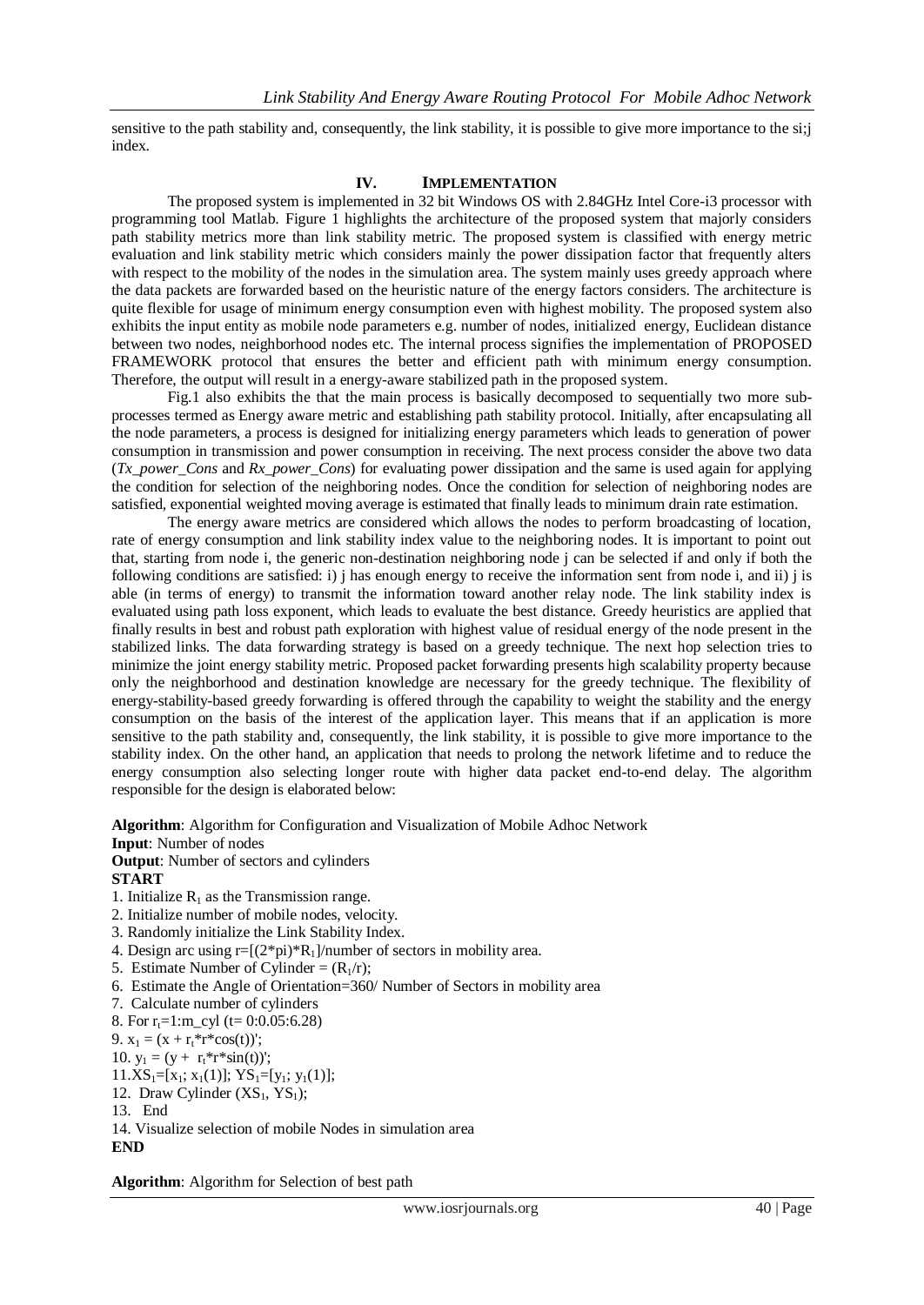**Input**: Number of Nodes, Node location, Residual Energy, Stability index **Output**: Selection of best stabilized path.

#### **START**

1. Initialize node i and node j

- 2. IF d  $(i, j) < R$ .
- 3. Link Exist.
- 4. ELSE
- 5. Link breakage
- 6. Estimate Link Life  $[t<sub>fin</sub> t<sub>in</sub>]$
- 7. Start advertisement using HELLO PACKET
- 8. HELLO PACKET= [Node\_ID, Node\_location, Residual Energy, Stability Index]
- 9. Estimate path-loss exponent
- 10. Apply Euclidean Distance among nodes with highest residual power.
- 11. Check for energy dissipation
- 12. Evaluate the best path in ascending order.
- 13. Extract the best path based on time of simulation and residual energy.
- 14. If Current Link Stability index < Minimum Link Stability index
- 15. Then Current Link Stability index = Minimum Link Stability index
- 16. Extract best path

**END**

#### **V. RESULT DISCUSSION**

The proposed system is evaluated with respect to PERRA and GPSR routing protocol. PERRA [16] uses a route discovery procedure through the RREQs propagation that involves just nodes that meet the source's energy requirements before transmitting data packets. Data packets are transmitted through the optimum path on the basis of the minimum residual energy, path stability, and total estimated energy to transmit and process a data packet. Alternative routes are prepared in case of link break and used before an actual break occurs. Similarly, GPSR [17] makes greedy forwarding decisions using only information about a router's immediate neighbors in the network topology. When a packet reaches a region where greedy forwarding is impossible, the algorithm recovers by routing around the perimeter of the region. By keeping state only about the local topology, GPSR scales better in per-router state than shortest-path and ad-hoc routing protocols as the number of network destinations increases. Under mobility's frequent topology changes, GPSR can use local topology information to find correct new routes quickly. The proposed system has considered the similar node parameters for the comparative performance evaluation of the proposed system with respect to PERRA protocol and GPSR protocol.

The simulation is performed on node number that varies from 50-100 with variation in other nodedeterminants too (transmission range, residual energy etc.). Figure 2 highlights the evaluation of the energy consumption with respect to the flow of the simulation. It can be seen that proposed scheme has less energy consumption compared to PERRA protocol. However, usage of GPSR using the same simulation environment proved the best energy restoration with respect to node energy conservation. Figure 3 shows the trends of packet delivery ratio where it can be seen that although GPSR has highest packet delivery ratio, but the proposed system ensures very smooth packet delivery ratio. In order to ensure the minimum drain rate, the proposed system ensures the packet delivery ratio that is superior to PERRA protocol but less superior to GPSR protocol.

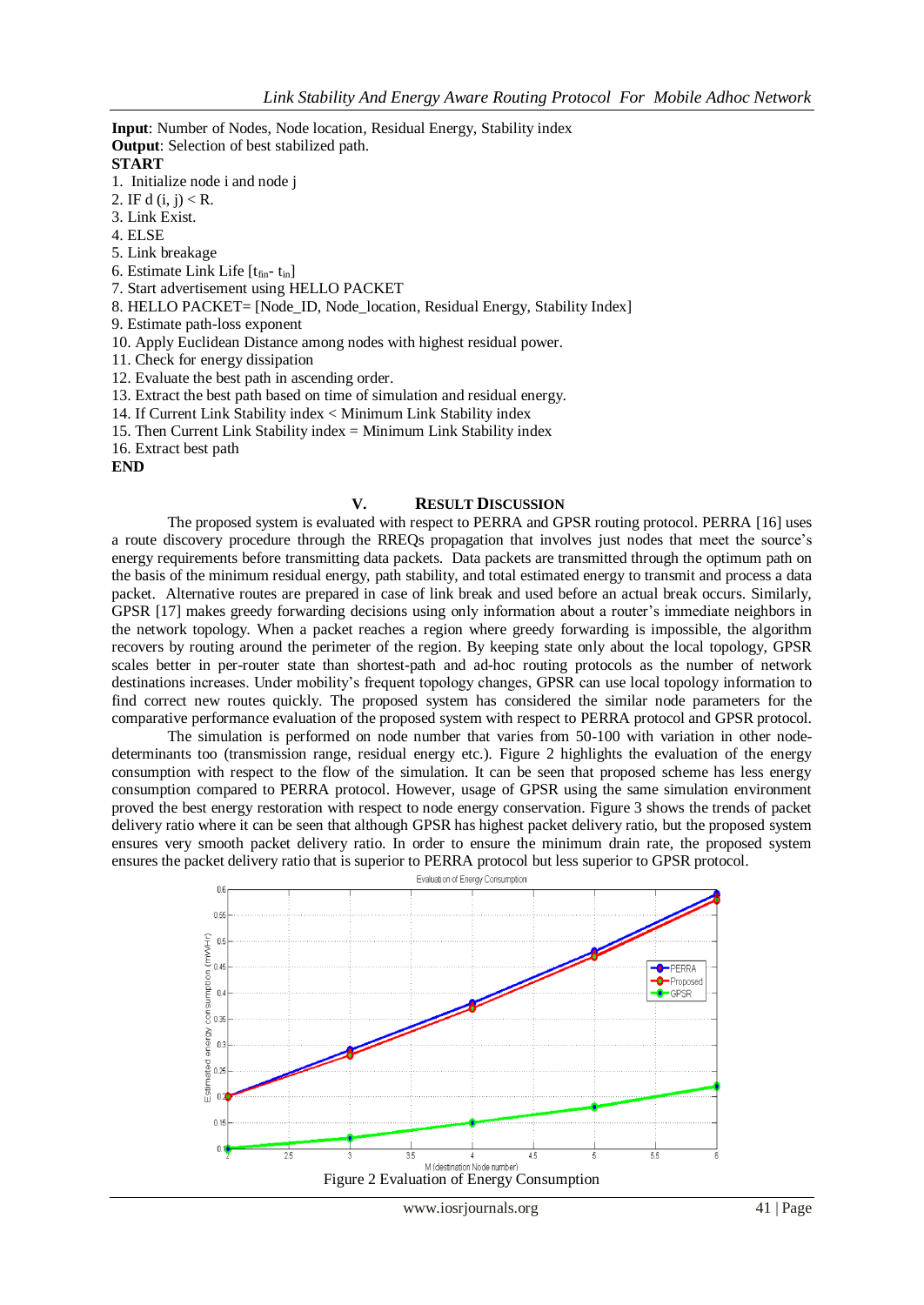

Figure 5 Number of Nodes vs Route Setup time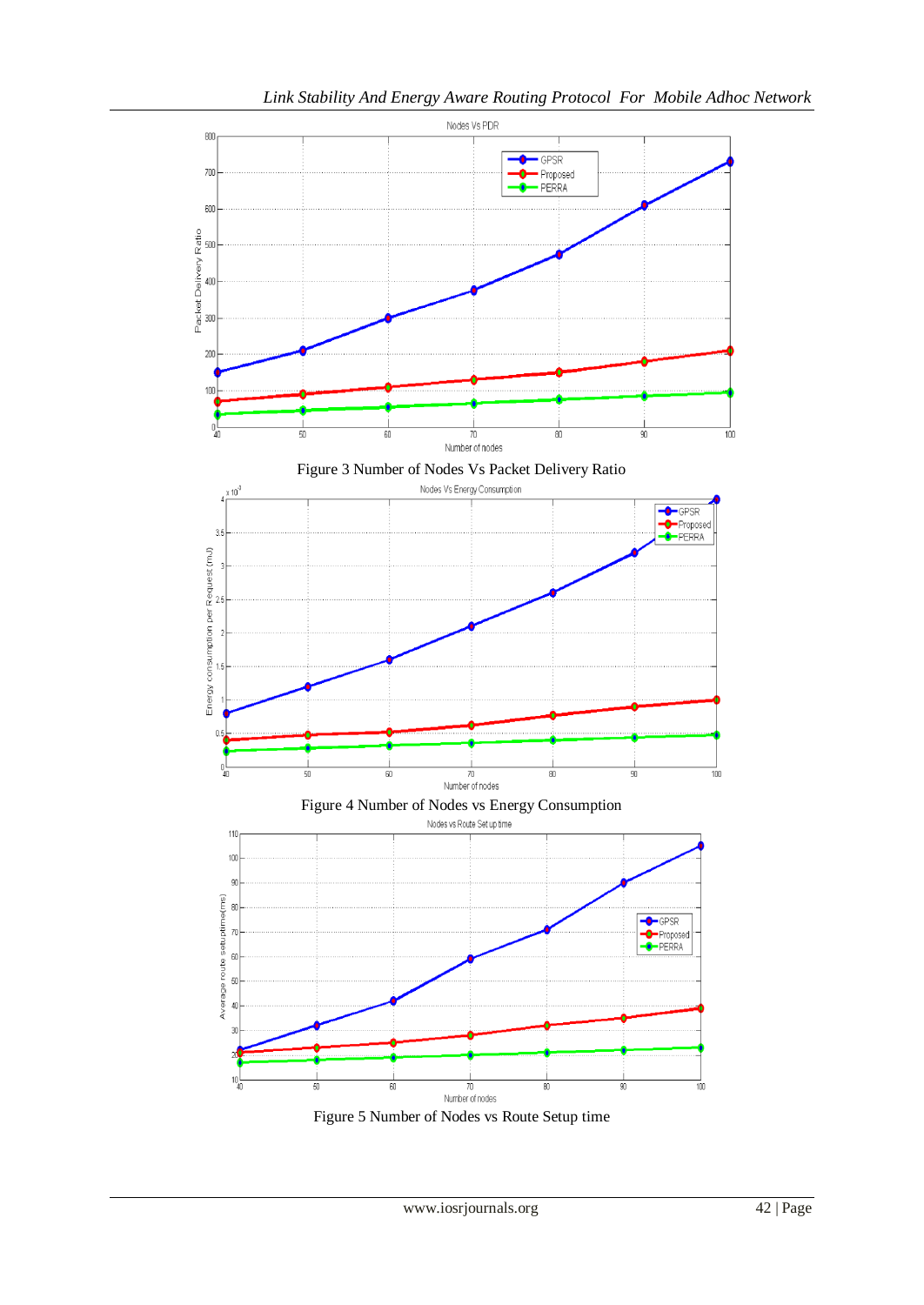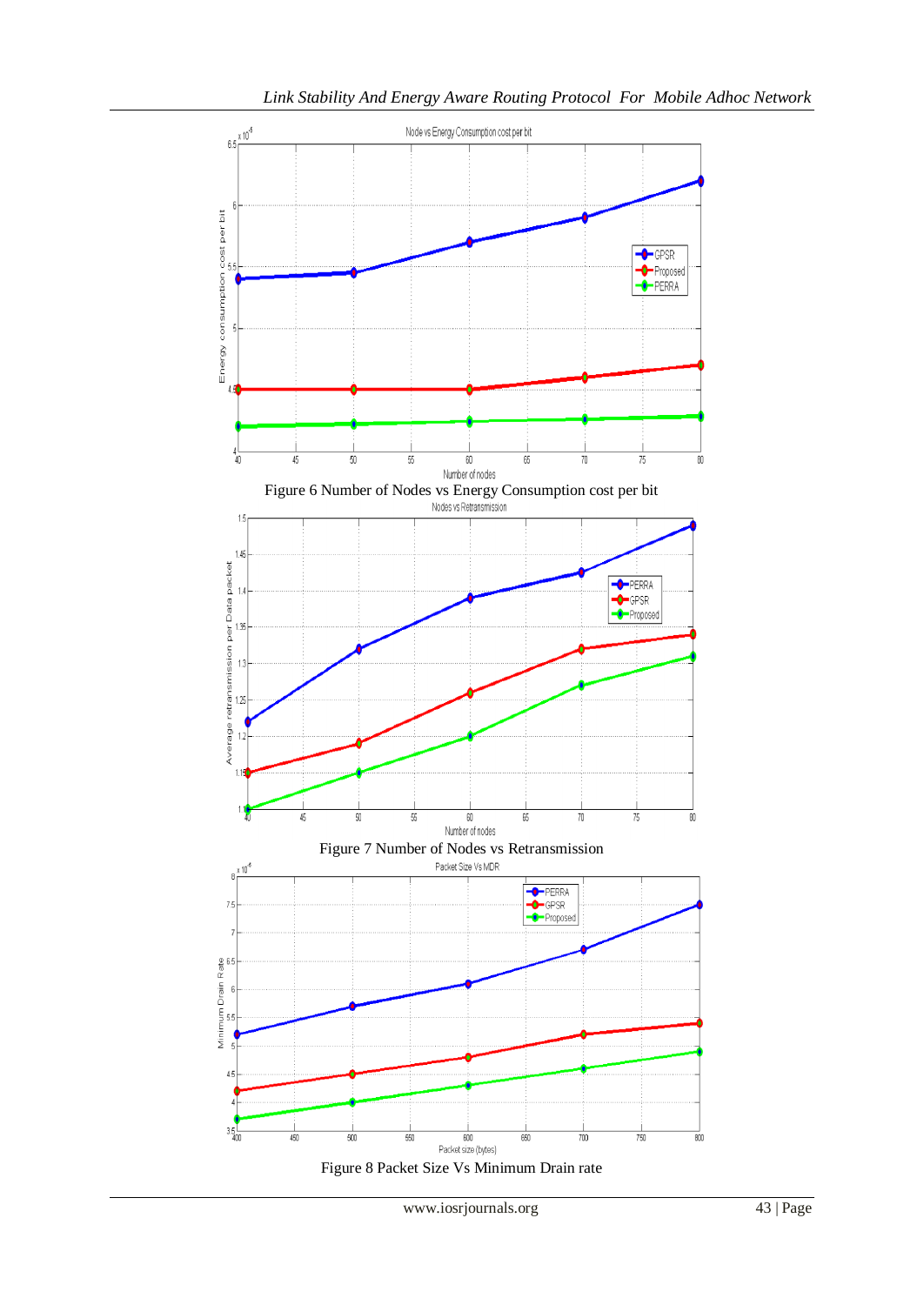

Figure 11 Link Duration vs retransmission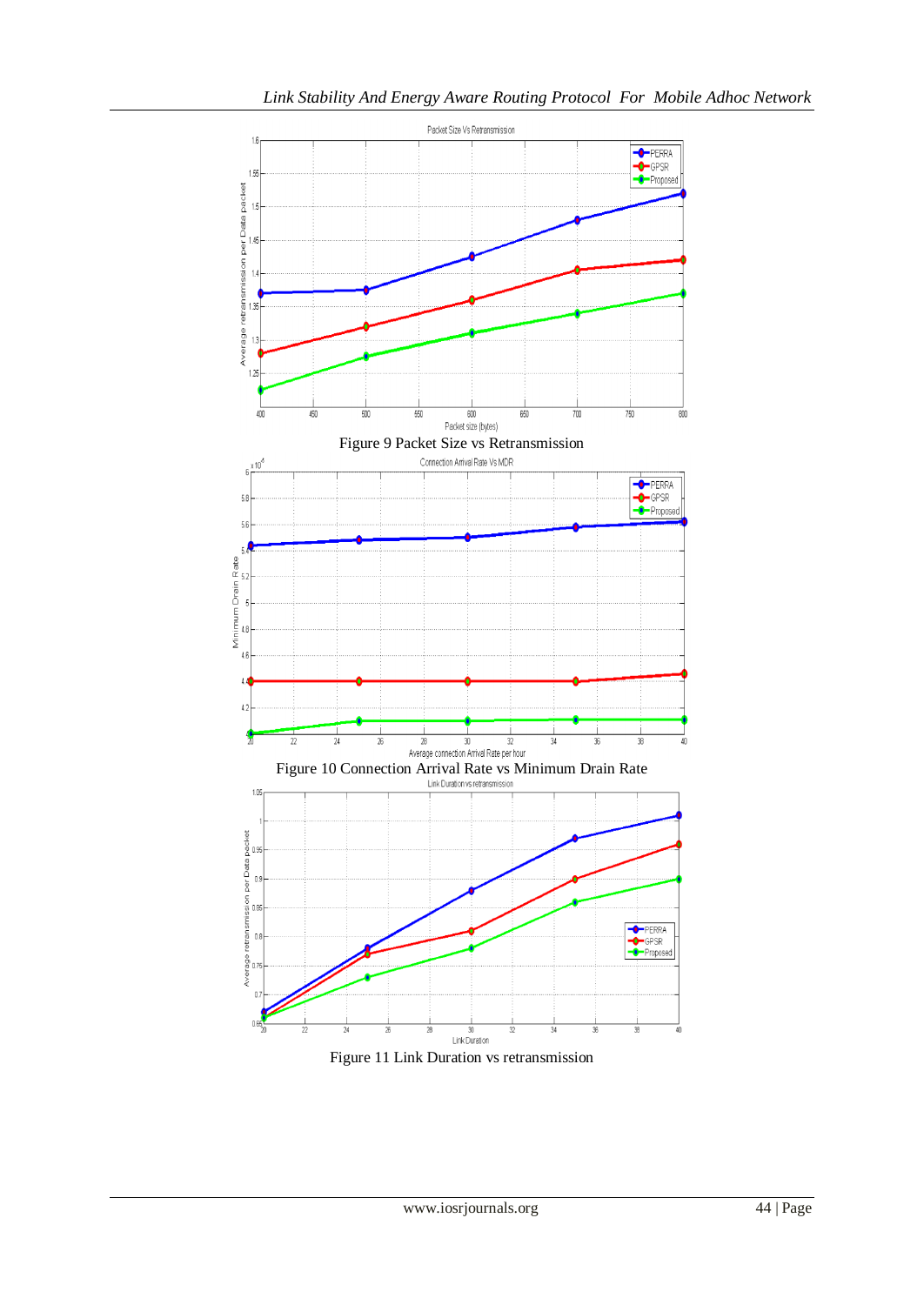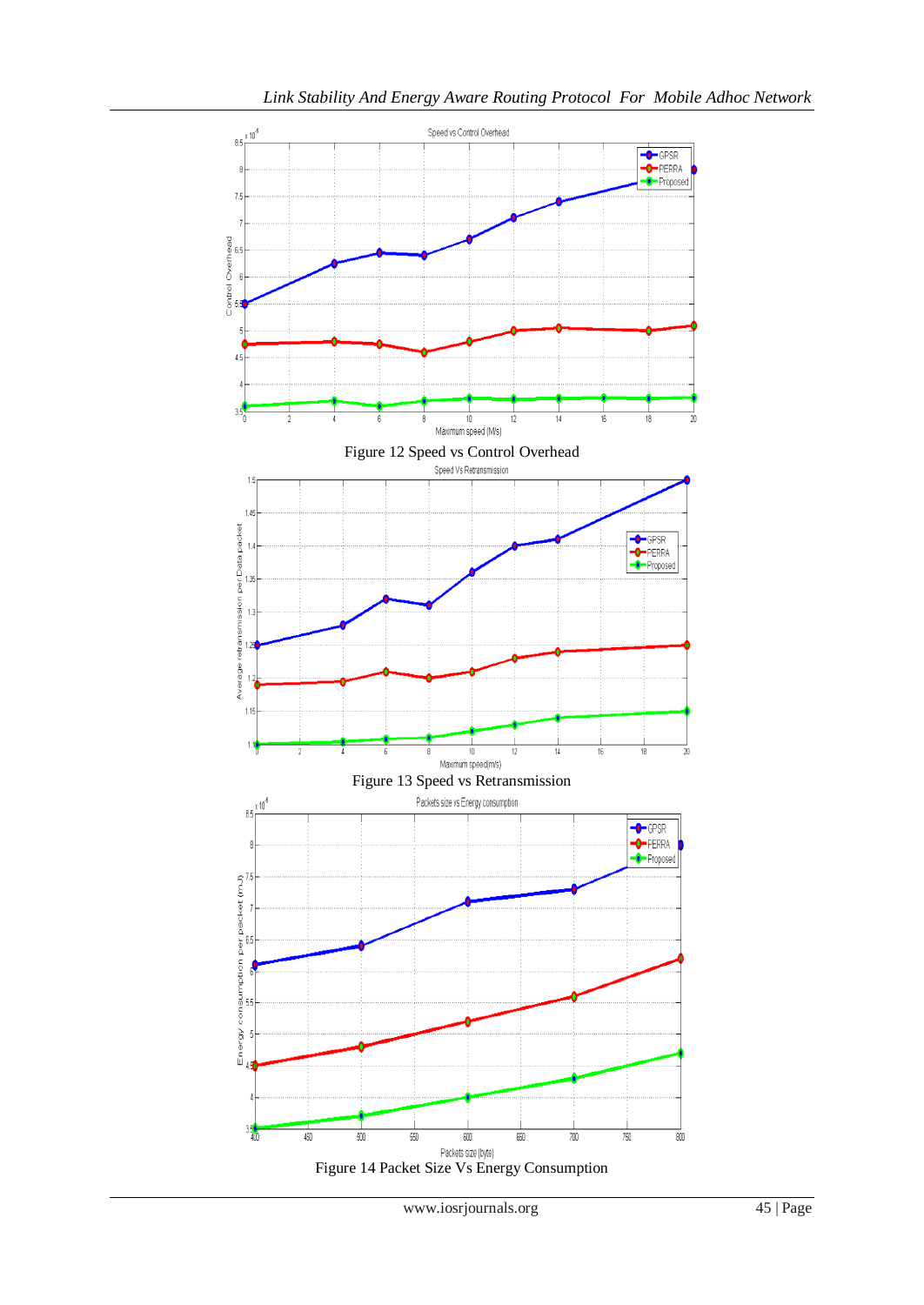

Figure 15 Packet Size vs Retransmission

Figure 4 shows the variation of number of nodes with respect to energy consumption. It can be seen that with increase of number of nodes GPSR has highest energy consumption which truncates the possibility of better performance in fig.2 and fig.3. Figure 5 shows the variation of number of nodes with respect to route set up time. It can be seen that increase in the number of nodes maximizes the route set up time in case of GPSR. However, proposed protocol performs much better compared to GPSR in this respect. Figure 6 shows the variation of the number of the nodes versus energy consumption cost per bit. The system shows that the there is an abundant increase of energy drainage cost per bit on GPSR protocol. Figure 7 shows the comparison of number of nodes versus retransmission. It can be seen that proposed system has comparatively lesser event of retransmission even with increase in higher number of nodes and thereby claiming to be better optimization of the energy factor in the proposed system. Figure 8 shows the comparison of the proposed protocol with respect to PERRA and GPSR considering Packet size versus minimum drain rate. It can be observed hypothesis turning true when the proposed system shows less score of minimum drain rate as compared to PERRA and GPSR.

Figure 9 shows the result for impact of data packet size with the retransmission. The results shows that even with higher usage of data packet size, the proposed system performs considerably less events of retransmission as compared to PERRA and GPSR. Figure 10 shows the results of connection arrival rate versus minimum drain rate. It can be seen that our proposed system has considerably less drain rate when connection arrival rate is incremented as compared to PERRA and GPSR. Fig. 11 shows the link duration versus retransmission. Just like the previous result, it can be seen that proposed system has considerably less retransmission event when the link duration is maximized as compared to PERRA and GPSR. Fig.12 shows the impact of mobility on control overhead. The result addresses the dynamic topology of MANET by truly targeting to minimize as less control overhead as possible and thereby it outperforms the traditional PERRA and GPSR protocol. Fig.13 is the continuation of Fig.12, where we are interested to find the impact of mobility on retransmission. The proposed scheme shows that by introducing random waypoint mobility (RWM) and our proposed geometrical topology development in MANET in sector and cylinder has greatly minimize the retransmission events as compared to PERRA and GPSR protocol. Fig. 14 shows the impact of packet size to the energy consumption in MANET. Due to the consideration of minimum drain rate and cost per bit of data packet, the proposed system shows considerably lesser power consumption compared to GPSR as well as PERRA routing protocol. Fig.15 shows the impact of packet size on the event of the retransmission. The proposed system shows considerable less events of retransmission compared to PERRA and GPSR.

# **VI. CONCLUSION**

The proposed system discusses about a scalable routing protocol based on the joint metric of link stability and energy drain rate, has been proposed. It is based on the local topology knowledge and it makes use of a greedy technique based on a joint metric and a modified perimeter forwarding strategy for the recovery from local maximum. Its performances have been compared with other three protocols proposed in literature such as GPSR and PERRA. The proposed protocol inherits the scalability of GPSR improving the performance in terms of node selection with higher link duration when a higher weight is given to the stability index and a higher residual energy is given to energy aware index. Proposed framework reduces the variance permitting a